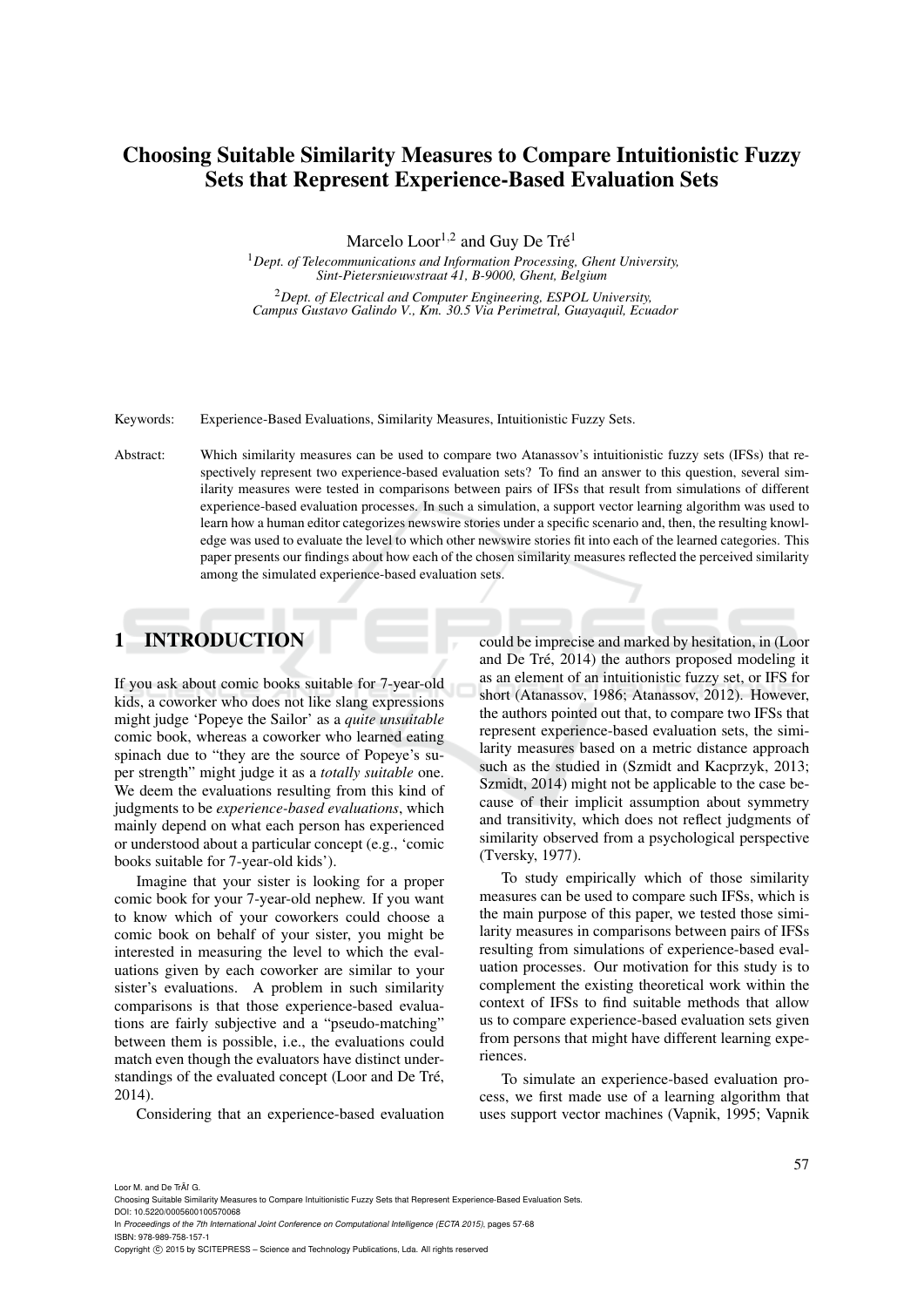and Vapnik, 1998) to learn how a human editor categorizes newswire stories under a given scenario. We then made use of the previous knowledge to evaluate the level to which other stories fit into one of the learned categories and, thus, we obtained the simulated experience-based evaluation sets. Each of the established learning scenarios included a training collection that contains a certain proportion of opposite examples in relation to the original data, which consist of manually categorized newswire stories —by opposite example is meant that, e.g., if a story is assigned to a particular category in the original training collection, the story will not be assigned to the category in the training collection related to the current scenario.

An interesting aspect about testing the similarity measures in that way is that we can observe how they reflect the perceived similarity between two experience-based evaluation sets given from dissimilar learning scenarios. For instance, we could test a similarity measure to observe how it reflects the perceived similarity between the IFSs given by two persons who use training collections having examples that are totally opposite to each other —here, one can anticipate that the resulting level of similarity will be the lowest.

The remainder of this work is structured as follows: Section 2 presents the IFS concept as well as the similarity measures that were tested; Section 3 describes how the simulated experience-based evaluation sets were obtained; Section 4 describes the test procedure that was carried out for each of the chosen similarity measures; Section 5 presents the results and our findings during the testing process; and Section 6 concludes the paper.

## 2 PRELIMINARIES

This section presents a brief introduction to the IFS concept and shows how an IFS is used to model an experience-based evaluation set. Additionally, it presents some of the existing similarity measures for IFSs and introduces the formal notation that has been used throughout the paper.

### 2.1 IFS Concept

In (Atanassov, 1986; Atanassov, 2012), an *intuitionistic fuzzy set*, IFS for short, was proposed as an extension of a *fuzzy set* (Zadeh, 1965) and was defined as follows:

Definition 1 ((Atanassov, 1986; Atanassov, 2012)). *Consider an object x in the universe of discourse X* and a set  $A \subseteq X$ . An intuitionistic fuzzy set is a collec*tion*

$$
A^* = \{ \langle x, \mu_A(x), \nu_A(x) \rangle | (x \in X) \land (0 \le \mu_A(x) + \nu_A(x) \le 1) \},
$$
(1)

*such that the functions*  $\mu_A : X \mapsto [0,1]$  *and*  $\nu_A : X \mapsto$ [0,1] *define the* degree of membership *and the* degree of non-membership *of*  $x \in X$  *to the set A respectively.* 

In addition, the equation

$$
h_A(x) = 1 - \mu_A(x) - v_A(x) \tag{2}
$$

was proposed in (Atanassov, 1986) to represent the lack of knowledge (or hesitation) about the membership or non-membership of *x* to the set *A*.

#### 2.1.1 Modeling Experience-based Evaluations

An IFS can be used to model an experience-based evaluation set (Loor and De Tré, 2014). For instance,  $X = \{$  *'Popeye the Sailor'*, *'The Avengers'*  $\}$ could represent the 'comic books' that you asked your coworkers to evaluate for, and *A* could represent a set of the 'comic books suitable for 7-year-old kids'. If so, the IFS  $A^* = \{ \langle \ \textit{'Popeye the Salor'}, 0, 0.8 \ \rangle, \langle \ \textit{'The} \ \rangle \}$ *Avengers'*,  $0.5$ ,  $0.3$  } might represent the evaluations given by one of your coworkers.

2.1.2 **IFS Notation** 
$$
\Box
$$
  $\Box$   $\Box$   $\Box$   $\Box$   $\Box$   $\Box$ 

Even though Definition 1 and the previous example show the difference between the IFS  $A^*$  and the set *A*, as it was suggested in (Atanassov, 1986) we shall hereafter use *A* instead of *A* ∗ as a notation for an IFS.

#### 2.2 Similarity Measures for IFSs

Let *A* and *B* be two IFSs in  $X = \{x_1, \dots, x_n\}$ , a similarity measure *S* is usually defined as a mapping  $S: X^2 \mapsto [0,1]$  such that  $S(A, B)$  denotes the level to which *A* is similar to *B* with 0 and 1 representing the lowest and the highest levels respectively.

Recalling the difference between an IFS  $P^*$  and a set *P* in Definition 1, the IFSs *A* and *B* in  $S(A, B)$ correspond to

$$
P_{\text{@}A}^* = \{ \langle x, \mu_{P_{\text{@}A}}(x), \nu_{P_{\text{@}A}}(x) \rangle | (x \in X) \land (0 \le \mu_{P_{\text{@}A}}(x) + \nu_{P_{\text{@}A}}(x) \le 1) \},
$$

and

$$
P_{\mathcal{Q}B}^* = \{ \langle x, \mu_{P_{\mathcal{Q}B}}(x), \nu_{P_{\mathcal{Q}B}}(x) \rangle | (x \in X) \land (0 \le \mu_{P_{\mathcal{Q}B}}(x) + \nu_{P_{\mathcal{Q}B}}(x) \le 1) \},
$$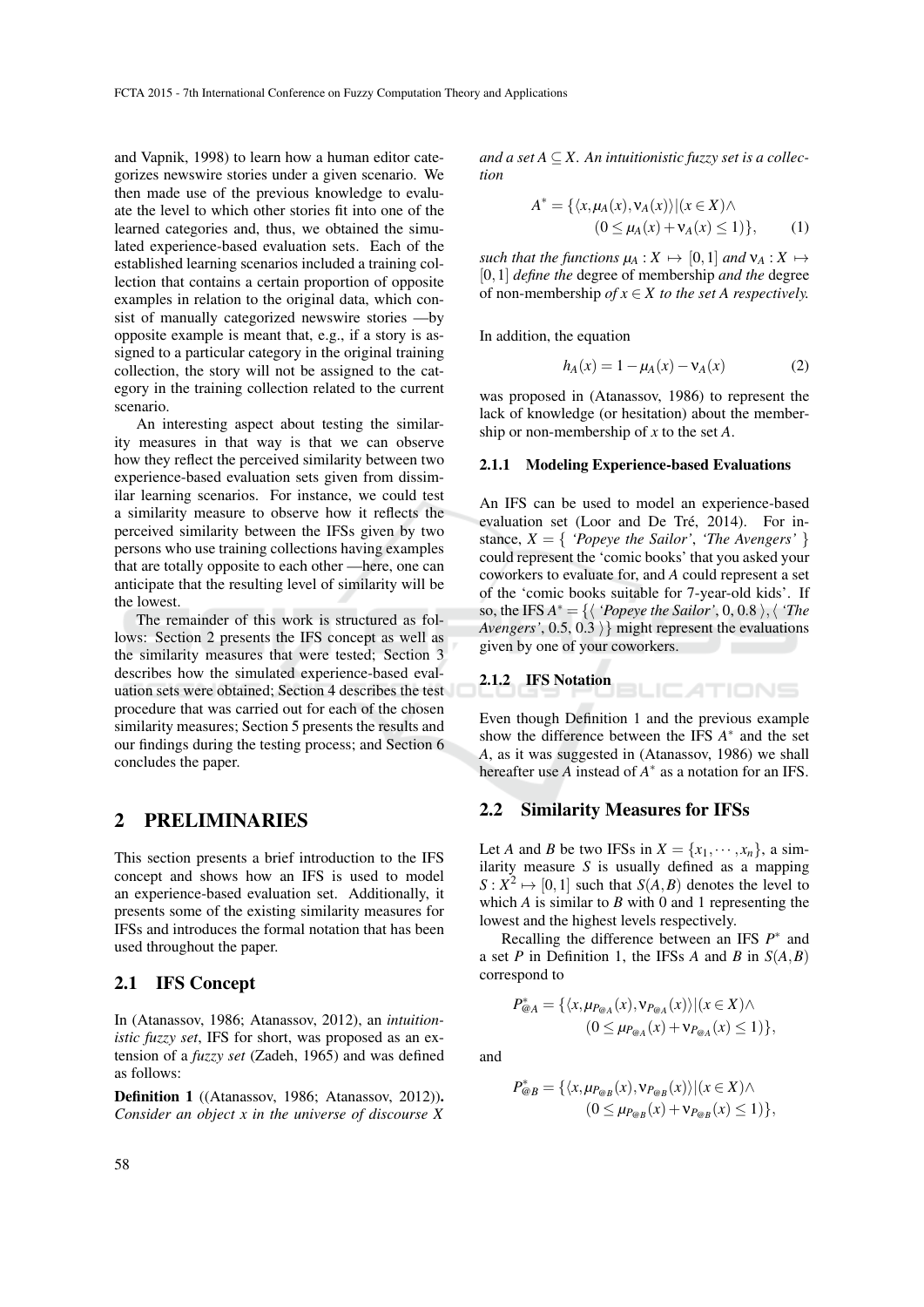and

respectively, where *P*@*<sup>A</sup>* and *P*@*<sup>B</sup>* represent the individual understanding of *P* as seen from the perspectives of the evaluators who provide the IFSs *A* and *B*. This means that, in the context of experience-based evaluations,  $S(A, B)$  measures the similarity between IFSs *A* and *B* with regards to individual understandings of a *common set P*. For instance, if *P* represents a collection of 'comic books suitable for 7-year-old kids,'  $S(A, B)$  will measure the similarity between two experience-based evaluation sets taking into account the individual understandings of *P* that the providers of IFSs *A* and *B* might have.

The above clarification is needed because we identify two approaches in the formulation of similarity measures for IFSs: a *symmetric* (or metric distance) approach, which considers that  $S(A, B) = S(B, A)$  always holds; and a *directional* approach, which considers that  $S(A, B) = S(B, A)$  only holds in situations in which the evaluators who provide the IFSs *A* and *B* have the same understandings of the common set behind these IFSs.

#### 2.2.1 Symmetric Similarity Measures

Among others, the following symmetric similarity measures for IFSs have been studied:

$$
S_{H3D}(A,B) = 1 - \frac{1}{2n} \sum_{i=1}^{n} (|\mu_A(x_i) - \mu_B(x_i)| + |\nu_A(x_i) - \nu_B(x_i)| + |h_A(x_i) - h_B(x_i)|)
$$
(3)

and

$$
S_{H2D}(A,B) = 1 - \frac{1}{2n} \sum_{i=1}^{n} (|\mu_A(x_i) - \mu_B(x_i)| + |\nu_A(x_i) - \nu_B(x_i)|), \tag{4}
$$

which are based on Hamming distance (Szmidt and Kacprzyk, 2000);

$$
S_{E3D}(A,B) = 1 - \left(\frac{1}{2n} \sum_{i=1}^{n} ((\mu_A(x_i) - \mu_B(x_i))^2 + (v_A(x_i) - v_B(x_i))^2 + (h_A(x_i) - h_B(x_i))^2)\right)^{\frac{1}{2}}
$$
(5)

and

$$
S_{E2D}(A,B) = 1 - \left(\frac{1}{2n} \sum_{i=1}^{n} \left( (\mu_A(x_i) - \mu_B(x_i))^2 + (\nu_A(x_i) - \nu_B(x_i))^2 \right)^{\frac{1}{2}},
$$
 (6)

which are based on Euclidean distance (Szmidt and Kacprzyk, 2000); and

$$
S_{COS}(A,B) = \frac{1}{n} \sum_{i=1}^{n} (\mu_A(x_i) \mu_B(x_i) + \nu_A(x_i) \nu_B(x_i)
$$
  
+  $h_A(x_i) h_B(x_i)) / (\mu_A(x_i)^2 + \nu_A(x_i)^2$   
+  $h_A(x_i)^2) \frac{1}{2} (\mu_B(x_i)^2 + \nu_B(x_i)^2$   
+  $h_B(x_i)^2) \frac{1}{2}$ , (7)

which is based on Bhattacharyas's distance (Szmidt and Kacprzyk, 2013).

#### 2.2.2 Directional Similarity Measures

The following two directional similarity measures for IFSs have been studied:

$$
S^{\alpha}(A,B) = 1 - \frac{1}{n} \sum_{i=1}^{n} |di f^{\alpha}(\mathbf{a_i}, \mathbf{b_i})|,
$$
 (8)

where  $\alpha \in [0,1]$  is called *hesitation splitter*,

$$
\mathbf{a_i} = \begin{pmatrix} \mu_A(x_i) & + & \alpha h_A(x_i) \\ v_A(x_i) & + & (1 - \alpha) h_A(x_i) \end{pmatrix}
$$
\n
$$
\mathbf{b_i} = \begin{pmatrix} \mu_B(x_i) & + & \alpha \pi_B(x_i) \\ v_B(x_i) & + & (1 - \alpha) \pi_B(x_i) \end{pmatrix}
$$

are vector interpretations of the IFS-elements in IFSs *A* and *B* related to  $x_i$  (Loor and De Tré, 2014), and

$$
dif^{\alpha}(\mathbf{a_i}, \mathbf{b_i}) = (\mu_A(x_i) - \mu_B(x_i)) + \alpha(h_A(x_i) - h_B(x_i)) \qquad (9)
$$

is the *spot difference* between the IFS-elements corresponding to  $x_i$  in  $A$  and  $B$  respectively (Loor and De Tré, 2014); and

$$
S^{\alpha}_{@A}(A,B) = \Delta_{@A} \cdot S^{\alpha}(A,B), \tag{10}
$$

which is an extension of (8) based on the weight ∆@*<sup>A</sup>* ∈ [0,1] of a *connotation-differential print* (CDP) between *A* and *B* as seen from the perspective of the evaluator who provides *A* (Loor and De Tré, 2014). A CDP is defined as a sequence that represents any difference in the understandings of the common set behind IFSs *A* and *B* (Loor and De Tré, 2014). Since such a difference in understandings is deemed to be subjective, the assembling of a CDP will depend on either the perspective of who provides *A* or the perspective of who provides  $B$  (i.e., it is directional); so will do its weight (Loor and De Tré, 2014).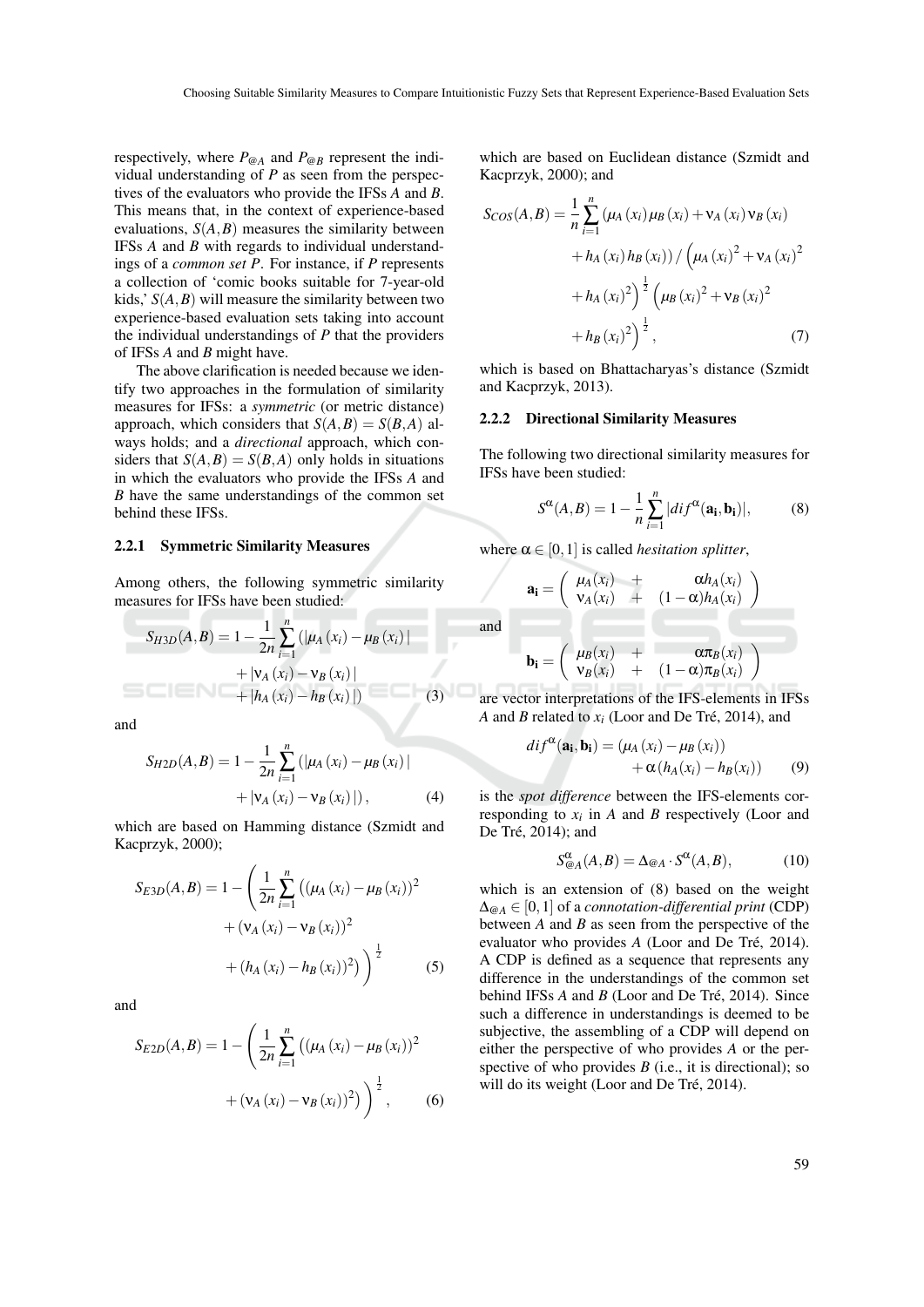# 3 SIMULATION

As was mentioned in the introduction, the aim of this work is to study empirically which of the similarity measures presented in Section 2.2 can be used to compare experience-based evaluation sets represented by IFSs. Hence, in this section we describe both the learning and the evaluation processes that were used to obtain the IFSs that represent the *simulated* experience-based evaluation sets.

## 3.1 Learning Process

In this part we describe the data, scenarios and algorithm that were employed to simulate how a human editor categorizes newswire stories.

#### 3.1.1 Learning Data

We made use of the Reuters Corpora Volume I (RCV1) (Rose et al., 2002), which is a collection of manually categorized newswire stories provided by Reuters, Ltd. Specifically, we made use of the corrected version RCV1.v2, which is available (and fully described) in (Lewis et al., 2004). This collection has 804414 newswire stories, each assigned to one or more (sub) categories within three main categories: *Topics, Regions* and *Industries*.

We made use of the 23149 newswire stories in the training file *lyrl2004 tokens train.dat* to learn how to categorize newswire stories into one or more of the following categories from *Topics*: *ECAT, E11, E12, GSCI, GSPO, GTOUR, GVIO, CCAT, C12, C13, GCAT, G15, GDEF, GDIP, GDIS, GENT, GENV, GFAS, GHEA* and *GJOB*. The interested reader is referred to (Lewis et al., 2004) for a full description of these categories.

#### 3.1.2 Learning Scenarios

We established the following scenarios to learn how to categorize newswire stories into each of the chosen categories:

- *R0*: All the stories in the training data preserve the assignation of the training category in its original state.
- *R20*, *R40*, *R60*, *R80*, *R100*: The assignation of the training category is opposite to its original state in the 20%, 40%, 60%, 80% and 100% of the stories in the training data respectively. The assignation of the training category in the remainder of the stories is preserved. The selection of the stories that do not preserve the original state is made through a simple random sampling.

For instance, consider the story with code 2286, which was assigned to the category *ECAT*. In the scenario *R20*, if the training category is *ECAT* and the story is selected to change its category, the story will be considered as a nonmember of *ECAT*.

#### 3.1.3 Learning Algorithm

We made use of an algorithm based on *support vector machines*, or SVM for short (Vapnik, 1995; Vapnik and Vapnik, 1998), which have been successfully used in statistical learning theory. Specifically, we made use of the application of SVMs for the *text categorization problem* proposed in (Joachims, 1998), which has demonstrated superior results to deal with such a problem (Lewis et al., 2004).

In the context of the text categorization problem, the words in a newswire story are the features that determine whether the story belongs or not to a category. This follows an intuition in which, according to his/her experience, a person focuses on the words in a document to decide whether it fits or not into a given category.

To use the SVM algorithm, each story must be modeled as a vector whose components are the words in the story. A story might contain words such as 'the', 'of' or 'at' that have a negligible impact on the categorization decision, or words such as 'learning', 'learned' or 'learn' that have a common stem. To simplify the vector representation, such words are usually filtered out and stemmed by using different algorithms. Hence, for the sake of reproducibility of the simulation, we made use of the stories in the training file *lyrl2004 tokens train.dat* (Lewis et al., 2004), which already have reduced and stemmed words. For example, the story with code 2320 has the following words: *tuesday, stock, york, seat, seat, nys, level, million, million, million, sold, sold, current, off, exchang, exchang, exchang, bid, prev, sale, mln*.

Since the impact of the words on the categorization decision could be different, a weight should be assigned to each word. Thus, to compute the (initial) weight of a word in a story (or document), as it was suggested in (Lewis et al., 2004), we applied the equation

$$
weight(f, x) = (1 + \ln n(f, x)) \ln (|X_0| / n(f, X_0)),
$$
\n(11)

which is a kind of tf-idf weighting given in (Buckley et al., 1994) where  $X_0$  is the training collection (i.e., the collection of stories in *lyrl2004 tokens train.dat*),  $x \in X_0$  is a story, *f* is a word in *x*,  $n(f, x)$  is the number of occurrences of *f* in *x*,  $n(f, X_0)$  is the number of stories in  $X_0$  that contain *f*, and  $|X_0|$  is the number of stories in  $X_0$  (i.e.,  $|X_0| = 23149$ ). For ex-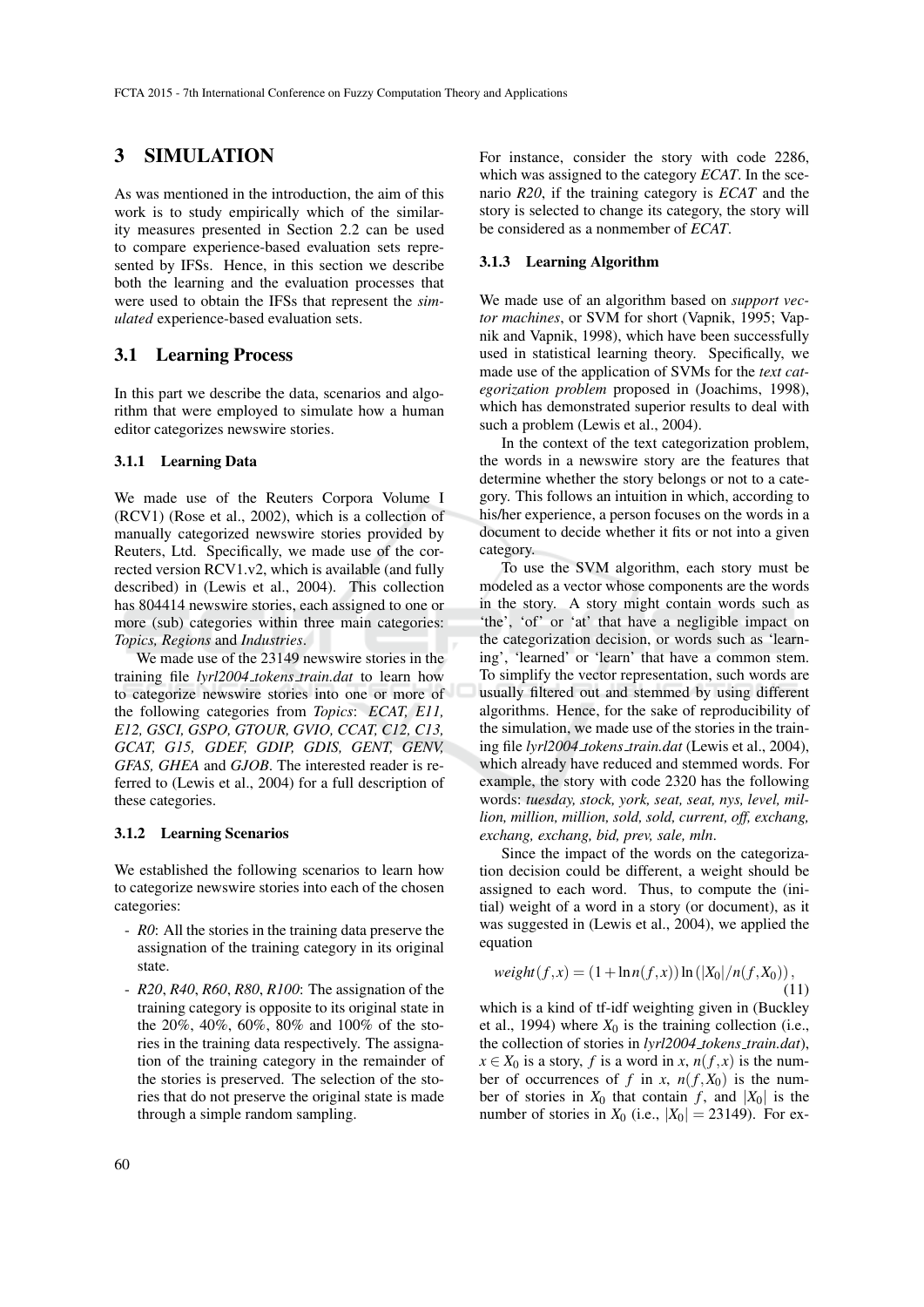

Figure 1: Idea behind the SVM algorithm.

ample, the weight of the word *exchang* in the story with code 2320 is given by *weight*(*exchang*, 2320) =  $(1 + \ln 3) \ln(23149/2485) = 4.6834.$ 

After computing the weight of each word in a story with code *i*, say  $x_i$ , we represented  $x_i$  as a vector  $\mathbf{x}_i = \beta_{i,1}\hat{\mathbf{f}}_1 + \cdots + \beta_{i,|F|}\hat{\mathbf{f}}_{|F|}$  such that:

- *F* is a dictionary having all the distinct words in the training collection  $X_0$ ;
- |*F*| is the number of words in *F* (for the chosen training collection,  $|F| = 47152$ ;
- $-\hat{\mathbf{f}}_k$  is a unit vector that represents an axis related to a word  $f_k \in F$  (i.e.,  $\hat{\mathbf{f}}_k$  belongs to a multidimensional feature space in which each dimension corresponds to a word  $f_k \in F$ ; and
- $-\beta_{i,k} = weight(f_k, x_i)$  is the weight of  $f_k$  in  $x_i$  (if  $f_k$ is not present in the story,  $\beta_{i,k}$  will be fixed to 0).

Since the stories may have different number of words, each  $\beta_{i,k}$  in  $\mathbf{x}_i$  was divided by  $\|\mathbf{x}_i\| = \sqrt{\mathbf{x}_i \cdot \mathbf{x}_i}$ , i.e.,  $\mathbf{x}_i$ was transformed to a unit vector (Lewis et al., 2004).

*Idea behind the SVM algorithm:* So far we have described how each story  $x_i$  in the training collection *X*<sup>0</sup> was represented by a vector x*<sup>i</sup>* . To describe how we made use of those vectors (and the resulting ones later on), in what follows we briefly explain the idea behind the SVM algorithm (see (Burges, 1998) for a tutorial about SVM).

In Figure 1 the vectors corresponding to stories that fit into a given category (i.e., positive examples) are depicted with gray-circle heads, while the vectors that do not fit into the category (i.e., negative examples) are depicted with black-circle heads. The hyperplane *H* separates the positive from the negative examples —here *H* is defined by  $\mathbf{w} \cdot \mathbf{x} + b = 0$ , where w is a vector perpendicular to  $H$ ,  $x$  is a point lying on *H*, and *b* is the perpendicular distance between *H* and the origin. The hyperplane  $H^+$  is parallel to  $H$  and contains the closest positive example to it. The hyperplane *H* − is also parallel to *H* and contains the closest negative example to it. The margin  $m = d^+ + d^-$  between  $H^+$  and  $H^-$  is the largest. The *support vectors* are the vectors whose heads lay either on *H*<sup>−</sup> or *H*<sup>+</sup>.

To find the hyperplane *H* that maximizes the margin between  $H^+$  and  $H^-$  the following quadratic programming problem should be solved

$$
\Lambda = \sum_{i=1}^{n} \lambda_i - \frac{1}{2} \sum_{i=1, j=1}^{n} \lambda_i \lambda_j y_i y_j \mathbf{x}_i \cdot \mathbf{x}_j, \qquad (12)
$$

where  $x_i$  and  $x_j$  are the vectors corresponding to stories in the training collection,  $y_i$  (or  $y_j$ ) denotes whether the  $\mathbf{x}_i$  (or  $\mathbf{x}_j$ ) fits ( $y_i = 1$ ) or not ( $y_i = -1$ ) into the category,  $\lambda_i, \lambda_j \geq 0$ , and *n* is the number of stories in the training collection. The solution is given by both *n* ∑ *k*=1

 $\mathbf{w} =$ 

and

$$
b = y_k - \mathbf{w} \cdot \mathbf{x}_k, \tag{14}
$$

 $\lambda_k y_k \mathbf{x}_k$  (13)

for any  $\mathbf{x}_k$  such that  $\lambda_k > 0$ .

To compute both (13) and (14), we made use of the package *SVMLight Version V6.02* (Joachims, 1999). We issued the command *"svm learn.exe -c* 1 *svm-TrainingFile svmModelFile"*, where *svmTrainingFile* is an input file that contains the training vectors for a category under a given scenario, and *svmModelFile* is an output file that contains the solution (or model) of the scenario-category learning process. Using the 6 scenarios and 20 categories described above, we obtained 120 *scenario-category* models during this learning process —hereafter a model will be referred to using the nomenclature *scenario-category*.

#### 3.2 Evaluation Process

Consider a collection of newswire stories *X*. To evaluate the level to which a newswire story  $x \in X$  fits into a category, say *ECAT*, under a given scenario, say *R20*, we use the *R20-ECAT* model, which represents the experience (or knowledge) acquired after the previous learning process. After evaluating all the newswire stories in *X*, we obtain an evaluation set for *X*. This evaluation set corresponds to the *simulated* experience-based evaluation set given by a person who learned the concept *ECAT* using the training data specified in the scenario *R20*.

The data and the process that were utilized to generate such *simulated* experience-based evaluation sets are described below.

#### 3.2.1 Evaluation Data

We made use of the first 12500 newswire stories in each of the following files from RCV1.v2 (Lewis et al., 2004):

- *lyrl2004 tokens test pt0.dat*,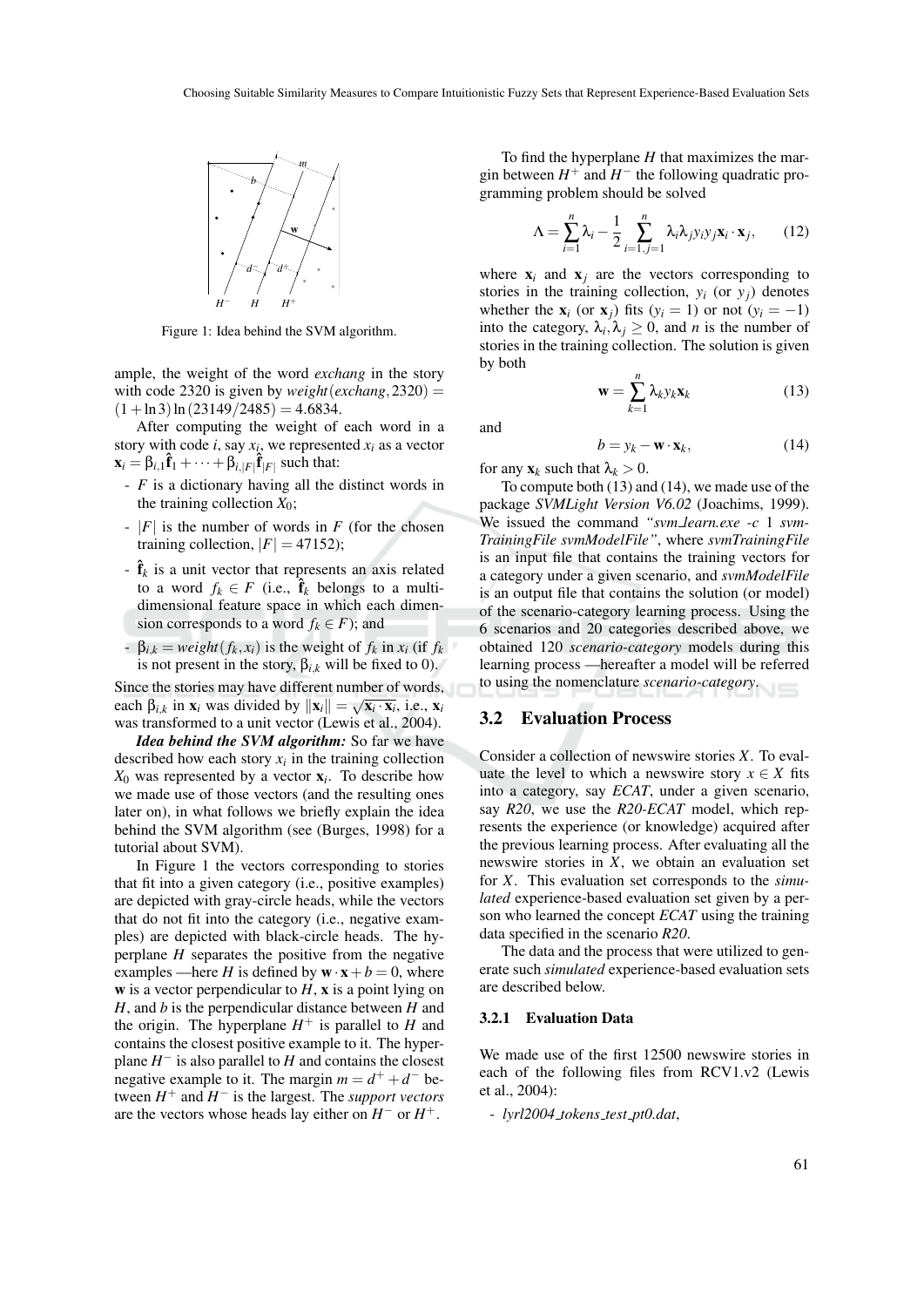- *lyrl2004 tokens test pt1.dat*,
- *lyrl2004 tokens test pt2.dat* and
- *lyrl2004 tokens test pt3.dat*.

With these 50000 stories, we built 1000 50-story collections.

#### 3.2.2 Obtaining an IFS as a Result of an Evaluation Process

Let  $X_k$  be one of the 50-story collections that constitute the evaluation data. To evaluate the level to which a story  $x_i \in X_k$  fits into a category, say C, under a given (learning) scenario, say *LS*, we made use of the *LS-C* model resulting from the previous learning process to obtain an IFS-element  $\langle x_i, \mu_C(x_i), v_C(x_i) \rangle$  as follows.

First, we represented  $x_i$  as a vector  $\mathbf{x}_i = \beta_{i,1}\hat{\mathbf{f}}_1 + \cdots$  $\cdots + \beta_{i,|F|} \hat{\mathbf{f}}_{|F|}$  according to the procedure described in the previous section, where  $X_0$  corresponds to the training collection in the scenario *S*.

Then, we made use of  $\mathbf{w} = \omega_1 \hat{\mathbf{f}}_1 + \cdots + \omega_{|F|} \hat{\mathbf{f}}_{|F|}$ and *b* in the *S*-*C* model to figure out  $\mu_C(x_i)$  and  $\nu_C(x_i)$ by means of the equations

$$
\mu_C(x_i) = \check{\mu}_C(x_i) / \sigma \tag{15}
$$

and

$$
\mathbf{v}_C(x_i) = \check{\mathbf{v}}_C(x_i) / \sigma \tag{16}
$$

respectively, where

$$
\check{\mu}_C(x_i) = \begin{cases}\n\frac{\left(\sum_{j=1}^{|F|} \beta_{i,j}\omega_j\right) + |b|}{\|\mathbf{x}_i\| \|\mathbf{w}\|} & \colon (\beta_{i,j}\omega_j > 0) \wedge (b < 0); \\
\frac{\sum_{j=1}^{|F|} \beta_{i,j}\omega_j}{\|\mathbf{x}_i\| \|\mathbf{w}\|} & \colon (\beta_{i,j}\omega_j > 0) \wedge (b \ge 0); \\
0 & \colon \text{otherwise};\n\end{cases}
$$
\n(17)

$$
\check{\mathbf{v}}_C(x_i) = \n\begin{cases}\n\frac{\left(\sum_{j=1}^{|F|} |\beta_{i,j}\omega_j|\right) + b}{\|\mathbf{x}_i\| \|\mathbf{w}\|} & \colon (\beta_{i,j}\omega_j < 0) \land (b > 0) \\
\frac{\sum_{j=1}^{|F|} |\beta_{i,j}\omega_j|}{\|\mathbf{x}_i\| \|\mathbf{w}\|} & \colon (\beta_{i,j}\omega_i < 0) \land (b < 0)\n\end{cases}
$$

$$
\mathsf{V}_C(x_i) = \begin{cases} \sum_{j=1}^{\mathsf{r}} |\beta_{i,j}\omega_j| \\ \frac{\sum_{j=1}^{\mathsf{r}} |\beta_{i,j}\omega_j|}{\|\mathbf{x}_i\|\|\mathbf{w}\|} & : (\beta_{i,j}\omega_j < 0) \wedge (b \le 0); \\ 0 & : \text{otherwise}; \end{cases} \tag{18}
$$

and

 $\sigma = \max(1, \mu_C(x_i) + \tilde{v}_C(x_i))$ ,  $\forall x_i \in X_k$ . (19)

Finally, after computing all the IFS-elements for each  $x_i \in X_k$ , we obtained an IFS that represents the simulated experience-based evaluations for the stories in  $X_k$  according to what was learned (or experienced) about the category *C* under the scenario *LS*.

Since we built 1000 50-story collections, we obtained 1000 IFSs for each scenario-category model. We made use of the notation  $C_{@LS}(X_k)$  to denote an IFS that represents the simulated experience-based evaluations for the stories in  $X_k$  according to what was learned about category *C* under a scenario *LS*. For

Table 1: IFSs that represent the simulated experience-based evaluations for the stories in each  $X_k \in \{X_1, \dots, X_{1000}\}\$  according to what was learned about category *E11* under the scenarios *R0, R20, R40, R60* and *R100* respectively.

| E11              | $X_1$              |   | $X_{1000}$              |
|------------------|--------------------|---|-------------------------|
| R <sub>0</sub>   | $E11_{@R0}(X_1)$   | . | $E11_{@R0}(X_{1000})$   |
| R <sub>20</sub>  | $E11_{@R20}(X_1)$  | . | $E11_{@R20}(X_{1000})$  |
| R40              | $E11_{@R40}(X_1)$  | . | $E11_{@R40}(X_{1000})$  |
| <i>R60</i>       | $E11_{@R60}(X_1)$  | . | $E11_{@R60}(X_{1000})$  |
| <b>R80</b>       | $E11_{@R80}(X_1)$  | . | $E11_{@R80}(X_{1000})$  |
| R <sub>100</sub> | $E11_{@R100}(X_1)$ | . | $E11_{@R100}(X_{1000})$ |

example, Table 1 shows the IFSs that represent the simulated experience-based evaluations for the stories in each  $X_k \in \{X_1, \dots, X_{1000}\}\$  according to what was learned about category *E11* under the scenarios *R0, R20, R40, R60* and *R100* respectively.

Considering that we chose 20 categories and built 6 scenarios during the learning phase, we obtained a total of 120000 IFSs during this phase.

# 4 TESTING

In this section we describe how the similarly measures presented in Section 2.2 were tested with the IFSs that represent simulated experience-based evaluation sets.

#### 4.1 A point of Reference for the Perceived Similarity **ATIONS**

Consider a scenario-category model *LS-C* represented by both w and *b* according to the equations (13) and (14) respectively (see Section 3.1.3). Consider then a story  $x_i \in X_k$  represented by  $x_i$ , where  $X_k$  is one of the 50-story collections in the evaluation data (see Section 3.2.2). Consider finally a collection  $Y_k =$  $\{y_i | (y_i = \mathbf{w} \cdot \mathbf{x_i} + b)\}$  such that  $y_i$  is the *SVM-based evaluation* of story  $x_i \in X_k$  fitting into the category *C* under the scenario *LS*. In this context, the decision about the fittingness of the story  $x_i$  into the category  $C$ under the scenario *LS* will depend on  $y_i$ : when  $y_i > 0$ , the decision will be " $x_i$  fits into *C*;" when  $y_i < 0$ , the decision will be " $x_i$  does not fit into  $C$ ;" and when  $y_i = 0$ , no decision will be taken. A visual interpretation of this decision process is observable in Figure 1: when  $y_i > 0$  the head of the vector  $\mathbf{x}_i$  corresponding to story  $x_i$  will be on the  $H^+$ -side, i.e., it will have a gray-circle head; when  $y_i < 0$  the head of  $x_i$  will be on the *H* −-side, i.e., it will have a black-circle head; and when  $y_i = 0$  the head of  $x_i$  will be on *H* (see (Lewis et al., 2004) for more details about the influence of this decision process in the text categorization problem).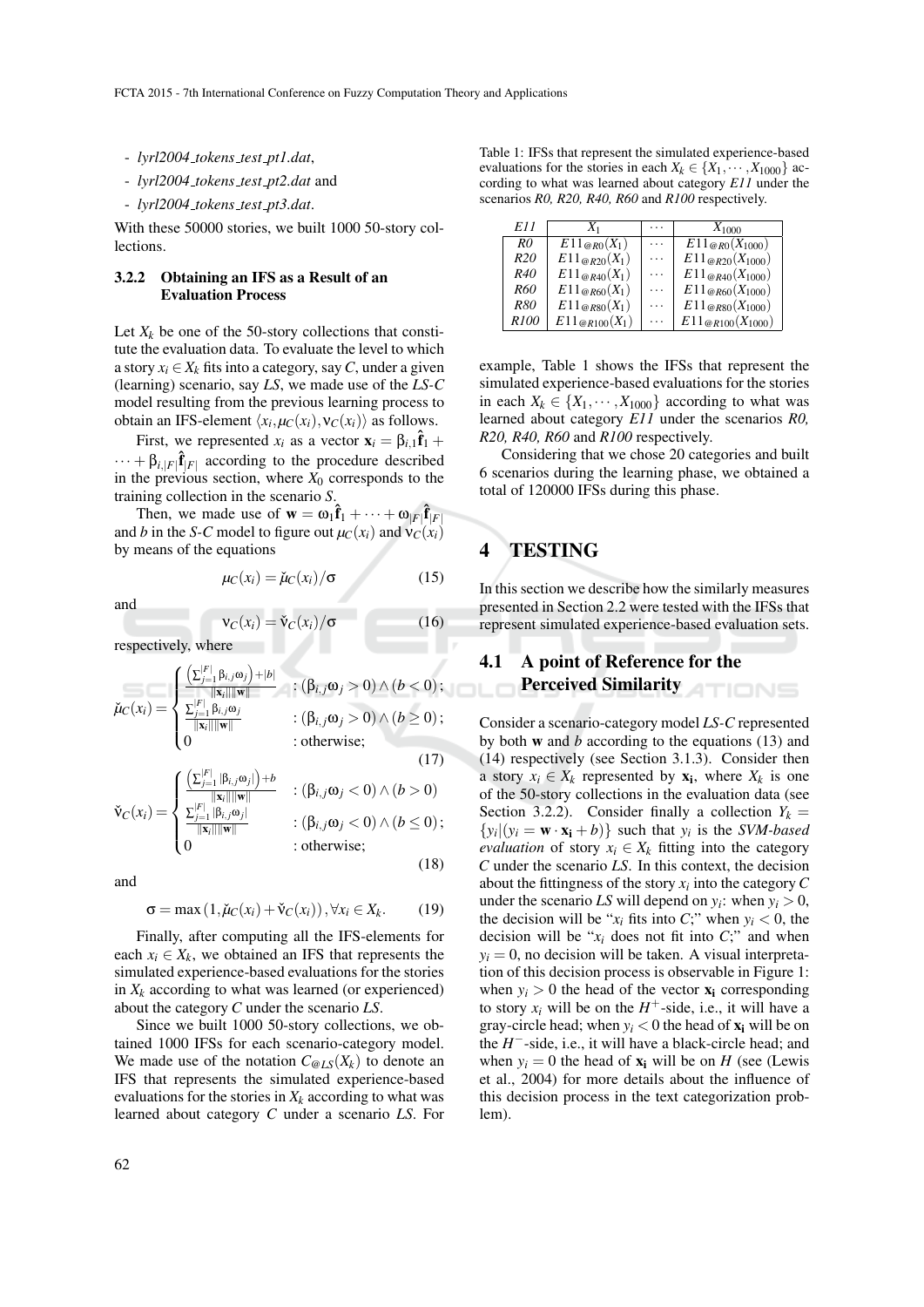Now consider the collections  $Y_{k@L1}$  and  $Y_{k@L2}$ having SVM-based evaluations under scenarios *L*1 and *L*2 respectively. Consider also  $y_i \omega_{L1} \in Y_{k} \omega_{L1}$  and  $y_i \omega_{L2} \in Y_{k} \omega_{L2}$ . In this situation, when

$$
((y_{i@L1} < 0 \land y_{i@L2} < 0) \lor (y_{i@L1} > 0 \land y_{i@L2} > 0) \lor (y_{i@L1} = 0 \land y_{i@L2} = 0))
$$

is *true*, an *agreement on decision* about the fittingness of story  $x_i$  between the evaluations given under scenarios *L*1 and *L*2 occurs.

We made use of the agreements on decisions between  $Y_{k@L1}$  and  $Y_{k@L2}$  to obtain an *agreement-ondecision ratio*, AoD for short, which is expressed by

$$
AoD(Y_{k@L1}, Y_{k@L2}) = n/N,
$$
\n(20)

where *n* represents the number of agreements on decision between  $Y_{k@L1}$  and  $Y_{k@L2}$ , and N represents the number of stories in  $X_k$ . Since the AoD ratio denotes how similar the decisions are, we deemed it to be an indicator of the perceived similarity between the evaluations given by two persons that learned (or experienced) *C* under *L*1 and *L*2 respectively.

### 4.2 Testing Procedure and Settings

As was mentioned in the Introduction, an experiencebased evaluation mainly depends on what an evaluator has experienced or learned about a particular concept. Thus, one could expect that the level of similarity between the evaluation sets given by two evaluators who learned a concept under the same (learning) scenario will be greater than or equal to the level of similarity between the evaluation sets given by two evaluators who learned the same concept under different scenarios. For instance, consider three evaluators: *P*, *Q* and *R*. While *P* and *Q* learned about category *E*11 under the same scenario *R*0, *R* learned so under the scenario *R*80. Consider also that the IFSs  $E11_{@R0}^P(X_k)$ ,  $E11_{@R0}^Q(X_k)$  and  $E11_{@R80}^R(X_k)$  represent the experience-based evaluation sets about the fittingness of the stories in the 50-story collection  $X_k$  into category  $E11$  given by  $P$ ,  $Q$  and  $R$  respectively. In this context, one could expect that the similarity between  $E11_{@R0}^P(X_k)$  and  $E11_{@R0}^Q(X_k)$  will be greater than the similarity between  $E11_{\text{Q}R0}^P(X_k)$  and  $E11_{@R0}^R(X_k)$ .

We made use of the intuition given above to test the similarity measures presented in Section 3.2.2. Since we chose the AoD ratio as an indicator of the perceived similarity, we first tested it to observe how the agreement on decisions between two SVM-based evaluation sets is affected according to their respective learning scenarios. We then tested the similarity measures, some of them with different configurations.

#### 4.2.1 Testing the Agreement-on-decision Ratio

Again, one could expect that the AoD ratio between two SVM-based evaluation sets resulting from the same scenario will be greater than the AoD ratio between two SVM-based evaluation sets resulting from distinct scenarios. Thus, we considered the question: is there sufficient evidence in the evaluation data to suggest that the mean AoD ratio is different after altering a given percentage of the training data? To answer this, for each category and for each 50 story collection, we obtained the AoD ratio between the SVM-based evaluation set given under scenario *R*0 (i.e., *R*0 is a *referent* scenario) and each of the SVM-based evaluation sets given under the scenarios *R*0,*R*20,*R*40,*R*60,*R*80 and *R*100 respectively. Algorithm 1 shows the steps to obtain the AoD ratios.

#### Algorithm 1 : Obtaining AoD ratios.

Require: *ChosenCategories* {see Section 3.1.1} Require: *LearningScenarios* {see Section 3.1.2} Require: 50*storyCollections* {see Section 3.2.1} Require: *SV MEvals* {see Section 4.1} 1:  $Z \leftarrow \emptyset$  {resulting ratios} 2: **for all**  $C \in ChosenCategories$  **do**<br>3: **for all**  $X_k \in 50storyCollecti$ 3: **for all**  $X_k \in 50$ *storyCollections* **do**<br>4:  $Y_{k \text{ on } R0} \leftarrow \text{SWMEvals}[X_k][R0][C]$ 4:  $Y_k \underset{\text{ORO}}{\otimes} \leftarrow SWMEvals[X_k][RO][C]$ <br>5: **for all**  $LS \in LearningScenarios$ 5: **for all**  $LS \in LearningScenarios$  **do**<br>6:  $Y_{k@IS} \leftarrow SVMEvals[X_k][LS][C]$ 6:  $Y_{k@LS} \leftarrow SWMEvals[X_k][LS][C]$ <br>7:  $r \leftarrow AoD(Y_{k@R0}, Y_{k@LS})$ 7:  $r \leftarrow A \circ D(Y_{k \otimes R0}, Y_{k \otimes LS})$ <br>8:  $Z[C][LS][X_i] \leftarrow r$ 8:  $Z[C][LS][X_k] \leftarrow r$ <br>9: **end for** end for 10: end for 11: end for 12: return *Z*

#### 4.2.2 Testing the Similarity Measures

First, we applied the following labels and settings to the similarity measures:

- for (3) and (4), *H3D* and *H2D* respectively;
- for (5) and (6), *E3D* and *E2D* respectively;
- for (7), *COS*;
- for (8),  $VB$ - $\alpha$ , with  $\alpha = 0, 1$ ;
- for (10), *XVB*-α*-w*, with  $\alpha = 0.0.5, 1$  and  $\Delta_{\omega A}$ *weightCDP*( $A, B, w$ ), with  $w = 0.05, 0.1, 0.2$  as explained below.

To compute  $\Delta_{\omega_A}$  in the settings of (10), we made use of *weightCDP*(*A*,*B*,*w*), where *A* and *B* are the IFSs in the comparison, and  $w \in [0,1]$  is a value that allows us to obtain a CDP (see Section 3.2.2) between *A* and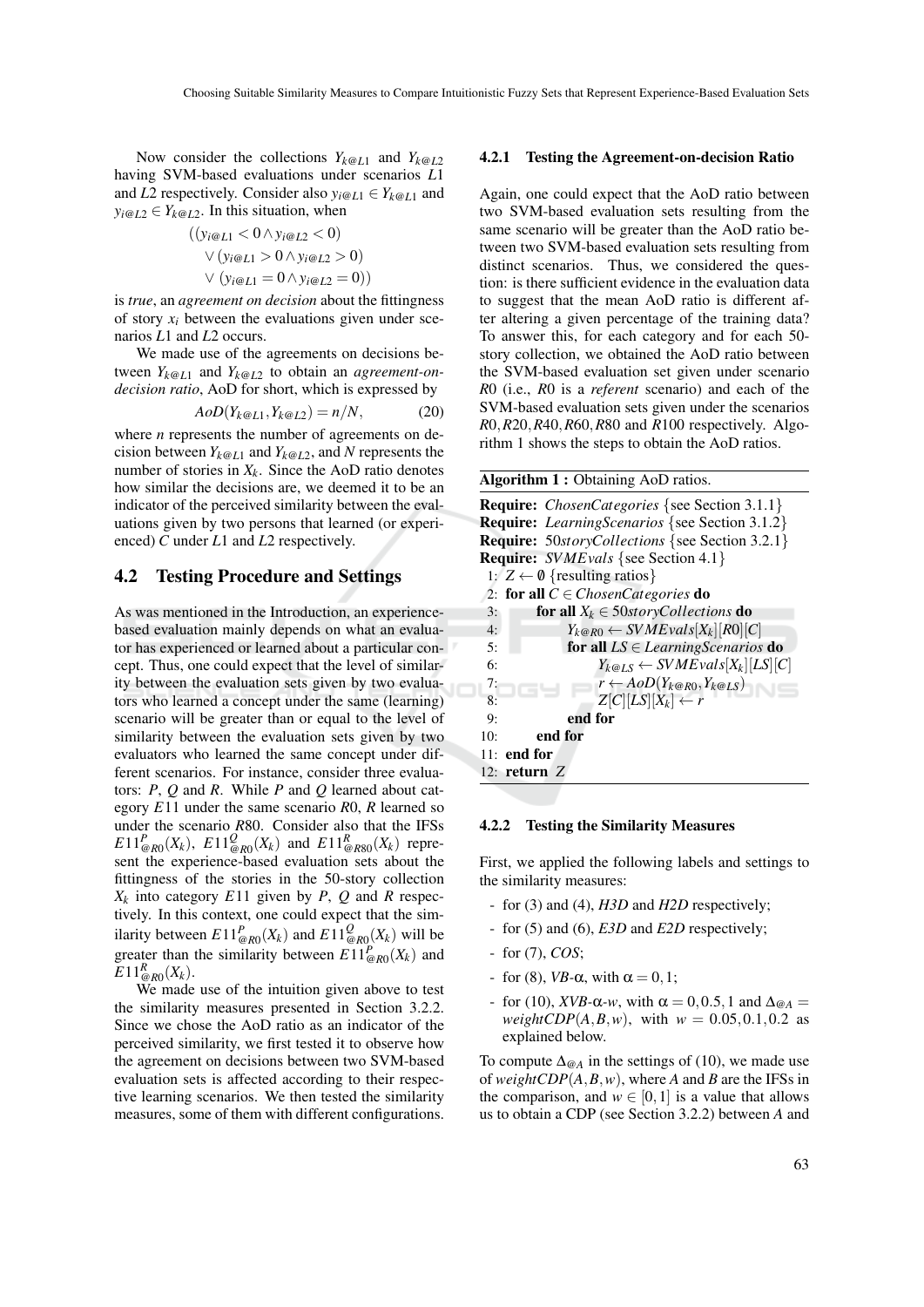

Figure 2: Obtaining a CDP and its weight. The bars represent the spot differences between the elements of IFSs *A* and *B*. The CDPs for the *k*-highest and the *k*-lowest IFSelements according to *A*'s perspective are denoted by *cd p<sup>H</sup>* and *cd p<sup>L</sup>* respectively.

*B* according to the *wide* of the average gap between the membership and non-membership values as seen from the perspective of who provides *A*. The method *weightCDP* involves the following steps:

1. Obtain  $\delta \in [0,1]$  for IFS *A* by means of

$$
\delta = \frac{w}{n} \sum_{i=1}^{n} (\mu_A(x_i) + \mathsf{v}_A(x_i)). \tag{21}
$$

- 2. Compute the spot differences among the IFSelements in *A* and *B* using (9).
- 3. Order the IFS-elements in *A* by descending membership values and then by ascending non-membership values.
- 4. Fix  $k = 0.1n$  (i.e.,  $k = 5$ ) and obtain the connotation-differential markers (i.e.,  $\oint$   $\uparrow$  and  $\downarrow$  (Loor and<br>De Tré 2014)) for the *k*-highest and the *k*-lowest De Tré,  $2014$ ) for the *k*-highest and the *k*-lowest IFS-elements in the arranged IFS *A* (see Figure 2). For a spot difference *s*, the marker will be:  $\phi$  when  $|s| \leq \delta$ ;  $\int$  when  $s > \delta$ ; and  $\int$  when  $s < -\delta$ .
- 5. Build the CDPs  $cdp<sub>H</sub>$  and  $cdp<sub>L</sub>$  with the markers corresponding to *k*-highest and the *k*-lowest IFSelements respectively (see Figure 2).
- 6. Fix  $w[\phi] = 1$ ,  $w[\hat{\theta}] = 0.01$  and  $w[\hat{\phi}] = 0.01$ , and compute  $\Delta \circ \phi$  by means of compute ∆@*<sup>A</sup>* by means of

$$
\Delta_{\mathfrak{Q}A} = \max\left(\frac{1}{k} \sum_{m \in cdp_H} w[m], \frac{1}{k} \sum_{m \in cdp_L} w[m]\right)
$$
(22)

Then, as was done with the agreement-on-decision ratio, for each category and for each 50-story collection we obtained the level of similarity between the IFS given under scenario *R*0 and each of the IFSs given under the scenarios *R*0,*R*20,*R*40,*R*60,*R*80 and *R*100 respectively by means of each of the established similarity measures. Algorithm 2 shows the steps to obtain the levels of similarity.

| Algorithm 2 : Testing similarity measures. |  |  |  |
|--------------------------------------------|--|--|--|
|--------------------------------------------|--|--|--|

|     | <b>Require:</b> SimMeasures {see Sections 2.2 and 4.2.2}    |
|-----|-------------------------------------------------------------|
|     | <b>Require:</b> <i>ChosenCategories</i> {see Section 3.1.1} |
|     | <b>Require:</b> LearningScenarios {see Section 3.1.2}       |
|     | <b>Require:</b> 50storyCollections {see Section 3.2.1}      |
|     | <b>Require:</b> IFSEvals {see Section 3.2.2}                |
|     | 1: $Z \leftarrow \emptyset$ {resulting levels}              |
|     | 2: for all $C \in ChosenCategories$ do                      |
| 3:  | <b>for all</b> $X_k \in 50storyCollections$ <b>do</b>       |
| 4:  | $C_{@R0}(X_k) \leftarrow IFSEvals[X_k][R0][C]$              |
| 5:  | for all $LS \in LearningScenarios$ do                       |
| 6:  | $C_{@LS}(X_k) \leftarrow IFSEvals[X_k][LS][C]$              |
| 7:  | for all $S \in SimMeasures$ do                              |
| 8:  | $l \leftarrow S(C_{@R0}(X_k), C_{@LS}(X_k))$                |
| 9:  | $Z[C][LS][X_k][S] \leftarrow l$                             |
| 10: | end for                                                     |
| 11: | end for                                                     |
| 12: | end for                                                     |
|     | $13:$ end for                                               |
|     | 14: return $Z$                                              |

## 5 RESULTS AND DISCUSSION

This section presents the results after following the test conditions described in the previous section.

# 5.1 Agreement-on-decision Ratio as an Indicator of the Perceived Similarity

To answer the question *is there sufficient evidence in the evaluation data to suggest that the mean AoD ratio is different after altering a given percentage of the training data?*, we first made use of the collection resulting of Algorithm 1 to compute the averages of the AoD ratios per scenario-category. We then ran the ttest for the null hypothesis "*the average of the AoD ratio is the same after altering the r*% *of the training data*" in contrast to the alternative one "*the average of the AoD ratio is different after altering the r*% *of the training data*" according to *r* given in each scenario (see Table 2).

The results in Table 2 show that, for the scenarios *R20, R40, R60* and *R100*, the t-values were statistically significant ( $p < 0.05$ ). Consequently, we can say that there is sufficient evidence in the evaluation data to suggest that the average of the AoD ratio is different after altering the 20%, 40%, 60% or 100% of the training data.

Recalling that we deemed the AoD ratio to be an indicator of the perceived similarity, we can confidently expect that it will be affected by the different learning scenarios established in the simulation. This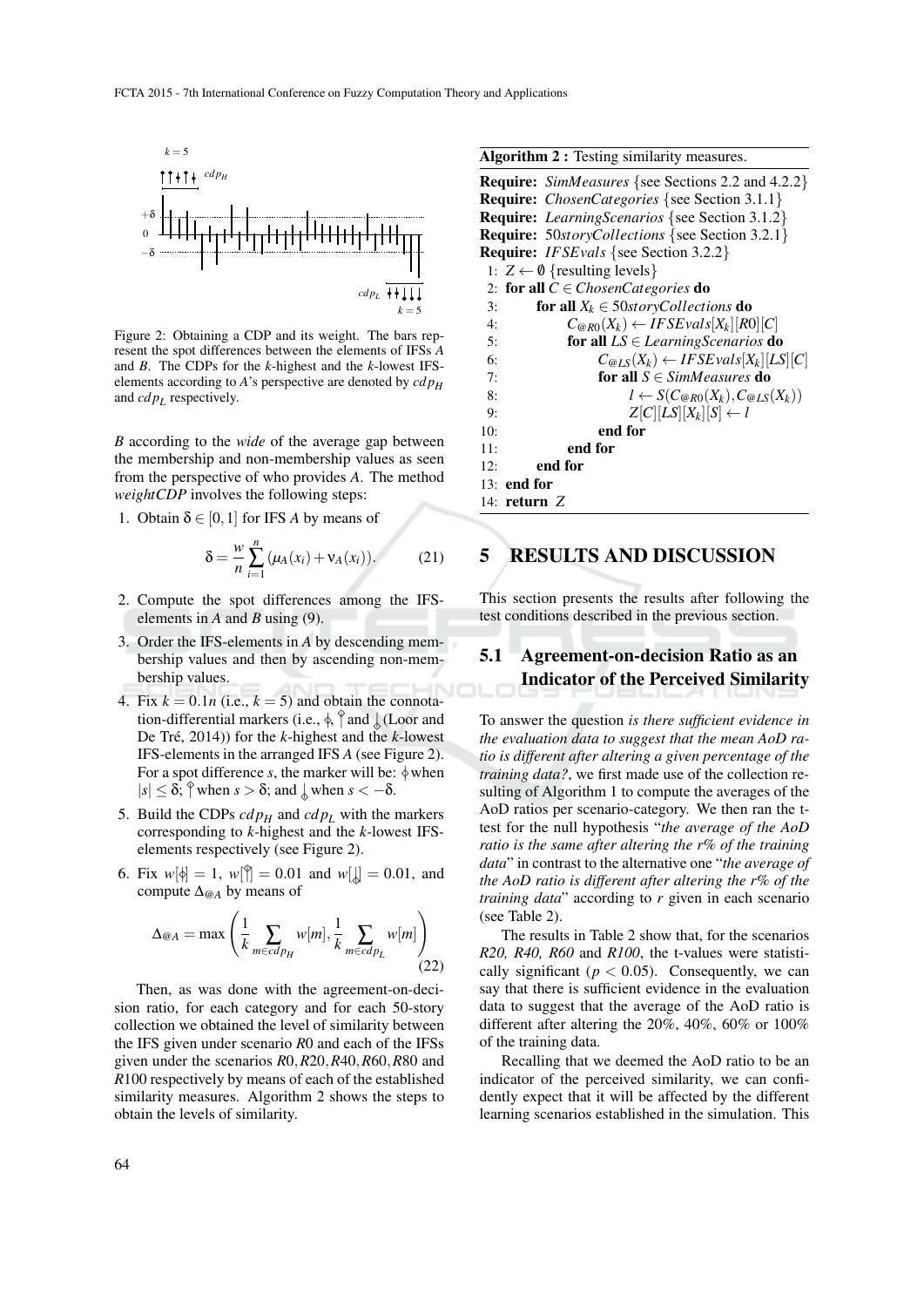Table 2: Averages of the AoD ratios per scenario-category, and t-test for the null hypothesis "the average of the AoD ratio is the same after altering the *r*% of the training data" according to *r* given in each scenario (e.g.,  $r = 20$  in scenario  $R20$ , where  $R0$  ( $r = 0$ ) is the referent scenario.

| Category     | R20            | R40            | R <sub>60</sub> | <b>R80</b>     | R <sub>100</sub> |
|--------------|----------------|----------------|-----------------|----------------|------------------|
| C12          | 0.7292         | 0.5900         | 0.4757          | 0.2897         | 0.0001           |
| C13          | 0.7385         | 0.6091         | 0.4281          | 0.2766         | 0.0002           |
| <b>CCAT</b>  | 0.9372         | 0.7505         | 0.2711          | 0.0663         | 0.0001           |
| E11          | 0.6431         | 0.5740         | 0.4722          | 0.3519         | 0.0003           |
| E12          | 0.7156         | 0.5792         | 0.4796          | 0.3080         | 0.0001           |
| <b>ECAT</b>  | 0.8187         | 0.6273         | 0.4052          | 0.1853         | 0.0002           |
| G15          | 0.7186         | 0.5954         | 0.4781          | 0.3039         | 0.0002           |
| <b>GCAT</b>  | 0.9314         | 0.7472         | 0.2690          | 0.0661         | 0                |
| <b>GDEF</b>  | 0.6515         | 0.5717         | 0.4668          | 0.3602         | 0.0002           |
| <b>GDIP</b>  | 0.7433         | 0.5990         | 0.4587          | 0.2672         | 0.0002           |
| <b>GDIS</b>  | 0.7229         | 0.5951         | 0.4729          | 0.3022         | 0.0002           |
| <b>GENT</b>  | 0.7066         | 0.5796         | 0.4802          | 0.3209         | 0.0002           |
| <b>GENV</b>  | 0.6941         | 0.6009         | 0.4812          | 0.3248         | 0.0004           |
| <b>GFAS</b>  | 0.6763         | 0.5787         | 0.4882          | 0.3457         | 0.0002           |
| <b>GHEA</b>  | 0.7016         | 0.5850         | 0.4636          | 0.3451         | 0.0003           |
| <b>GJOB</b>  | 0.7359         | 0.5883         | 0.4542          | 0.2886         | 0.0003           |
| <b>GSCI</b>  | 0.6899         | 0.5854         | 0.4844          | 0.3424         | 0.0004           |
| <b>GSPO</b>  | 0.8208         | 0.6508         | 0.4130          | 0.1962         | $\theta$         |
| <b>GTOUR</b> | 0.5383         | 0.5197         | 0.4866          | 0.4663         | 0.0005           |
| <b>GVIO</b>  | 0.7551         | 0.6368         | 0.4749          | 0.2796         | 0.0002           |
| Mean         | 0.7334         | 0.6082         | 0.4452          | 0.2844         | 0.0002           |
| stdDev       | 0.0913         | 0.0551         | 0.0643          | 0.0951         | 0.0001           |
| N            | 20             | 20             | 20              | 20             | 20               |
| df           | 19             | 19             | 19              | 19             | 19               |
| t-value      | 13.06          | 31.80          | 38.59           | 33.67          | 34025.85         |
| p-value      | $\overline{0}$ | $\overline{0}$ | $\overline{0}$  | $\overline{0}$ | $\theta$         |



Figure 3: Bivariate plot between the averages of the AoD ratios and the percentage of opposites included in the learning scenarios. The relationship is represented by means of a linear model and described by the statistic *R* (Pearson Product Moment Correlation).

can be observed in the bivariate plot depicted in Figure 3, which shows a strongly negative (or inverse) relationship  $(R = -0.9741)$  between the averages of the AoD ratios and the percentage of opposites included in the learning scenarios.

# 5.2 How Each Similarity Measure Reflects the Perceived Similarity

To observe how each of the configurations of similarity measures given in Section 4.2.2 reflects the perceived similarity between the simulated IFSs, we first made use of the collection resulting of Algorithm 2 to compute the averages of the levels of similarity per scenario-category. Then, we obtained linear models for the relationships between each one of those averages and the percentage of opposites considered in each scenario. After that, each of the resulting models was contrasted with the linear model corresponding to the AoD ratio. As an indicator of how well a similarity measure reflects the perceived similarity, we computed a *manifest* index, which is defined by

$$
m = (a_{SM}/a_{AoD})(b_{SM}/b_{AoD})(R_{SM}^2/R_{AoD}^2),
$$
 (23)

where  $a_{SM}$  and  $a_{AoD}$  are the slopes,  $b_{SM}$  and  $b_{AoD}$  are the intercepts, and  $R_{SM}^2$  and  $R_{AoD}^2$  are the *R*-statistics in the linear models corresponding to the similarity measure *SM* and the *AoD* ratio respectively. For readability, we shall use hereafter *SM-vs.-OP* to denote the relationship between the averages of the levels (of similarity) resulting from the (configuration of) similarity measure *SM* and the percentage of opposites *OP*.

Table 3: Linear models and *m*-indices for each *SM-vs.-OP* representing the relationship between the averages levels that result from the (configuration of) similarity measure *SM* and the percentage of opposites *OP*.

| <i>SM-vs.-OP</i> (linear model: $y = ax + b$ ) |             |                 |        |         |
|------------------------------------------------|-------------|-----------------|--------|---------|
| SΜ                                             | slope $(a)$ | intercept $(b)$ | $R^2$  | m-index |
| H2D                                            | $-0.0139$   | 0.9939          | 0.4128 | 0.0066  |
| H3D                                            | $-0.0138$   | 0.9852          | 0.1442 | 0.0023  |
| E2D                                            | $-0.0171$   | 0.9920          | 0.4189 | 0.0082  |
| E3D                                            | $-0.0167$   | 0.9853          | 0.2034 | 0.0039  |
| COS                                            | $-0.0004$   | 0.9831          | 0      | 0       |
| $VB-0$                                         | $-0.0133$   | 0.9955          | 0.4527 | 0.0070  |
| VB-1                                           | $-0.0144$   | 0.9922          | 0.3170 | 0.0053  |
| XVB-0-0.05                                     | $-0.7318$   | 0.7831          | 0.6871 | 0.4569  |
| XVB-0.5-0.05                                   | $-0.6738$   | 0.6999          | 0.5974 | 0.3269  |
| XVB-1-0.05                                     | $-0.6388$   | 0.6185          | 0.4666 | 0.2139  |
| $XVB-0-0.1$                                    | $-0.6587$   | 0.9307          | 0.6560 | 0.4666  |
| $XVB-0.5-0.1$                                  | $-0.6240$   | 0.8358          | 0.6878 | 0.4162  |
| $XVB-1-0.1$                                    | $-0.5727$   | 0.6978          | 0.4805 | 0.2228  |
| XVB-0-0.2                                      | $-0.4218$   | 1.0241          | 0.4575 | 0.2293  |
| XVB-0.5-0.2                                    | $-0.4657$   | 1.0029          | 0.5944 | 0.3221  |
| $XVB-1-0.2$                                    | $-0.4335$   | 0.8321          | 0.4414 | 0.1847  |
| AoD                                            | $-0.9299$   | 0.9768          | 0.9488 | 1       |

The results in Table 3 show that, in contrast to what happens with the AoD ratio, the averages of the levels of *H2D*, *H3D*, *E2D*, *E3D*, *COS*, *VB-0* and *VB-1* are hardly affected by the variation of the percentage of opposites (see in Figure 4 the broad dif-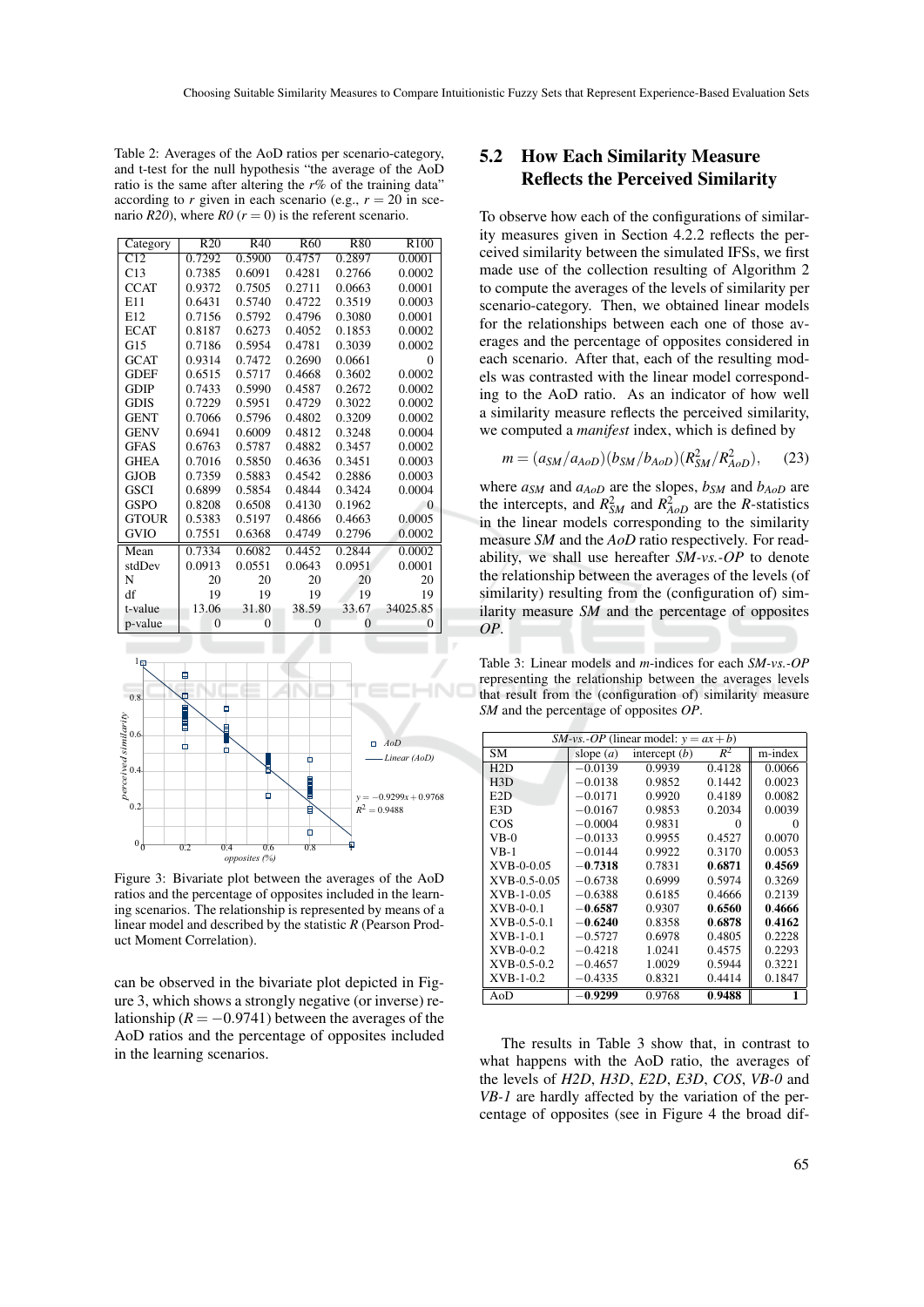

Figure 4: Bivariate plots *H2D-vs.-OP*, *H3D-vs.-OP*, *E2Dvs.-OP*, *E3D-vs.-OP*, *COS-vs.-OP*, *vB-0-vs.-OP* and *VB-1 vs.-OP* in contrast to *AoD-vs.-OP*.

ference among the slopes of the linear models corresponding to these similarity measures and the slope of the linear model corresponding to the AoD ratio). By way of illustration, if we use the resulting model for *COS* (i.e.,  $y = -0.0004x + 0.9831$ ) to compute the level to which the average of evaluations given under the scenarios *R*0 and *R*100 are similar, we will obtain  $y = 0.9827$  as a result —since  $R100$  contains the 100% of opposite training examples in relation to *R*0, we fix  $x = 1$  to make this computation. Notice that this result, which is reflected by the lowest manifest index  $(i.e.,  $m = 0$ ), differs markedly from the result obtained$ for  $AoD$  (i.e.,  $y = 0.0469$ ). This means that, e.g., if one of these (configurations of) similarity measures is used in a clustering process to group evaluations given by people with different knowledge (or understanding) about a particular category, say *E*11, the evaluations given by two persons having contradictory understandings of *E*11 will probably (and badly) be put into the same group.

With respect to the averages of the levels of the configurations related to (10), the results in Table 3 show that three of them, namely *XVB-0-0.05*, *XVB-0- 0.1* and *XVB-0.5-0.1*, are fairly affected by the variation of the percentage of opposites (see Figure 5). Notice that the correlations for *XVB-0-0.05*, *XVB-0- 0.1* and *XVB-0.5-0.1* (i.e., *R* = −0.8289, *R* = −0.8099 and  $R = -0.8294$  respectively) denote fairly strong negative relationships that are roughly comparable with the strongly negative relationship  $(R = -0.9741)$ in *AoD-vs.-OP*. To illustrate this, if the resulting model for *XVS-0-0.1* (i.e.,  $y = -0.6587x + 0.6560$ ) is used in the above example (i.e., with  $x = 1$ ), we will obtain  $y = -0.0027$  as a result, which is fairly close to the result obtained for  $AoD$  (i.e.,  $y = 0.0469$ ).

Since (10) is based on the weight of a CDP and the computation of this weight was based on the *w*parameter in our testing procedure (see Section 4.2.2),



Figure 5: Bivariate plots *XVB-0-0.05-vs.-OP*, *XVB-0-0.1 vs.-OP* and *XVB-0.5-0.1-vs.-OP* in contrast to *AoD-vs.-OP*.



Figure 6: Influence of the *w*-parameter on the quality of the *m*-index for XVB-0-*w*.

we performed additional tests to observe the influence of this parameter on the quality of the results of this similarity measure. In such additional tests, we configured (10) with  $\alpha = 0$  and  $w = 0.05, 0.1, 0.15, \dots, 1$ and used the same nomenclature (i.e., *XVB-*α*-w*) to label each configuration. Figure 6 shows how the *m*-index corresponding to the linear model for each *XVB-0-w-vs-OP* relationship is affected by the *w*parameter. Notice that the peak *m*-index is reached at  $w = 0.1$  and is projected to decline after that point. Recalling from Section 4.2.2, the *w*-parameter determines the *wide* of the average gap between the membership and non-membership values, which is then used to build a CDP for the IFSs in the similarity comparison as seen from the perspective of the person who provides the referent IFS. This means that, in this scenario, a spot difference with a magnitude less than or equal to the 10% of the average gap between the membership and non-membership values (see Sections 2.2.2 and 4.2.2) will roughly reflect a similar understanding (or knowledge) of the evaluate concept. This result seems to support the idea behind a CDP, which suggests that *"a difference in understanding of a concept could be marked by a difference in one or more evaluations*"(Loor and De Tré, 2014).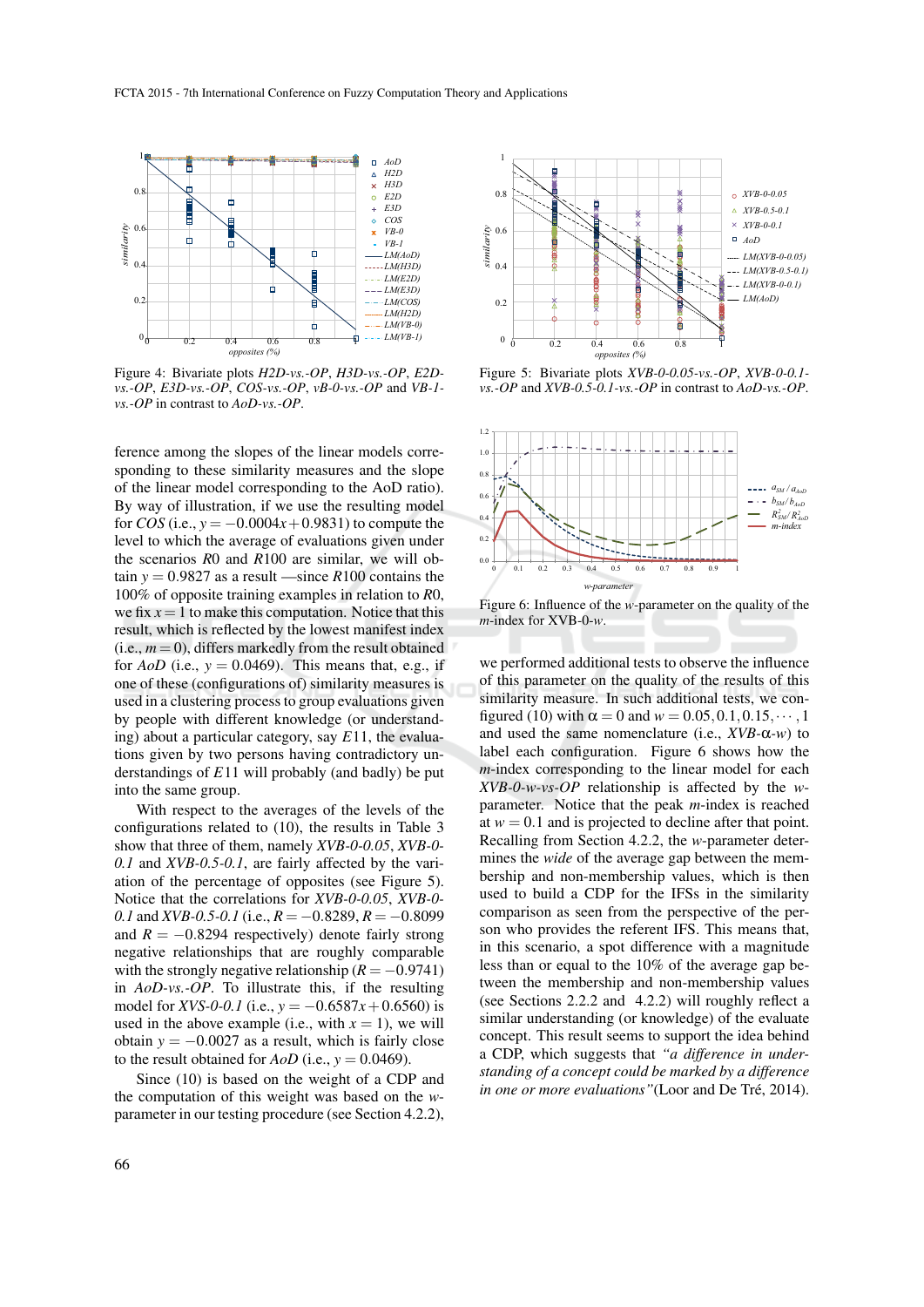## 5.3 Discussion

The results suggest that only some of the configurations of the similarity measure (10), namely *XVB-0- 0.05*, *XVB-0-0.1* and *XVB-0.5-0.1*, reflect adequately the perceived similarity between the simulated IFSs. This means that, e.g., if you and a new coworker have been individually asked to evaluate the level to which several stories can be published in *E*11 and an experience-based clustering system has been used with (10) to group similar evaluations, your coworker's evaluations and yours will be adequately grouped. That is, if your coworker's understanding about *E*11 is very similar to your understanding, the evaluations of you two will fairly put into the same group; otherwise, they will be put into different groups.

A possible explanation for those results might be that, by means of the  $\Delta_{\omega_A}$ , the similarity measure (10) takes into account what is understood as a qualitative difference between two IFS-elements from the perspective of the evaluator who provides the IFS *A*. This situation is observable when the average gap between the membership and non-membership components of the IFS-elements in *A* is taken into account to compute  $\Delta_{@A} = weightCDP(A, B, w)$  (see Equation (21)). Since such an average gap could be very narrow in the simulated IFSs (i.e., the average hesitation margin could be closer to the highest value), it might not be taken into account by the other (configurations of) similarity measures. In other words, the similarity measure (10) seems to have the added advantage of weighting a CDP between the IFSs involved in a similarity comparison. If so, someone might ask: why not using the weight of a CDP to extend the other similarity measures and, thus, improve their results? An answer might be: yes, it is an option but just keep in mind that a CDP is *directional*, which contrasts with the *symmetric* approach assumed in some similarity measures (see Section 2.2).

Another possible explanation for the results might be that a gap between the membership and nonmembership components is contextually related to the categorization decision (see Sections 3.2.2 and 4.1), which is deemed to be a point of reference for the perceived similarity through the agreement on decision ratio. Hence, a similarity measure such as (10) that takes into account the aforesaid gap could reflect more adequately the similarity perceived from the perspective of who makes the categorization decision.

Even though these results are based on simulated IFSs that use a manually categorized newswire stories, they need to be interpreted with caution because of the dependency of the IFSs with the learning algorithm and the (text categorization) context that were chosen for the simulations. Consequently, conducting simulations with other learning algorithms and experiments with real evaluators is recommended and subject to further study.

# 6 CONCLUSIONS

An *experience-based evaluation* is deemed to be a judgment that depends on what each person has experienced or understood about a particular concept or topic. Considering that such an evaluation could be imprecise and marked by hesitation, in (Loor and De Tré, 2014) the authors proposed modeling it as an element of an intuitionistic fuzzy set, or IFS for short (Atanassov, 1986; Atanassov, 2012). This means that, from a theoretical point of view, all the existing similarity measures for IFSs could be used to compare two experience-based evaluation sets.

To study empirically which similarity measures for IFSs can actually be used to compare such IFSs, in this paper we tested some of the existing similarity measures in comparisons between pairs of IFSs that result from simulations of experience-based evaluation processes. In such simulations we made use of a learning algorithm that uses support vector machines (Vapnik, 1995; Vapnik and Vapnik, 1998) to learn how a human editor categorizes newswire stories and, then, we made use of the resulting knowledge to evaluate other stories.

The simulations were conducted under different learning scenarios to observe how the chosen similarity measures reflect the perceived similarity between two IFSs that might be given by persons with different background. A ratio that denotes how similar the decisions are was deemed to be an indicator of the perceived similarity.

The results suggest that the similarity measure proposed in (Loor and De Tré, 2014), which takes into account what is understood as a qualitative difference between two IFS-elements by means of a *connotation differential print*, could reflect more adequately the perceived similarity. Consequently, this similarity measure could potentially be used in a process such as clustering or filtering of experience-based evaluations given by people with different background, in which a proper similarity comparison is needed —e.g., clustering of evaluations given by residents about routes in their city that are suitable for kids riding a bicycle.

However, the results need to be interpreted with caution due to the dependency of the simulated IFSs with the learning algorithm and the context that were chosen for the simulations. Thus, conducting simula